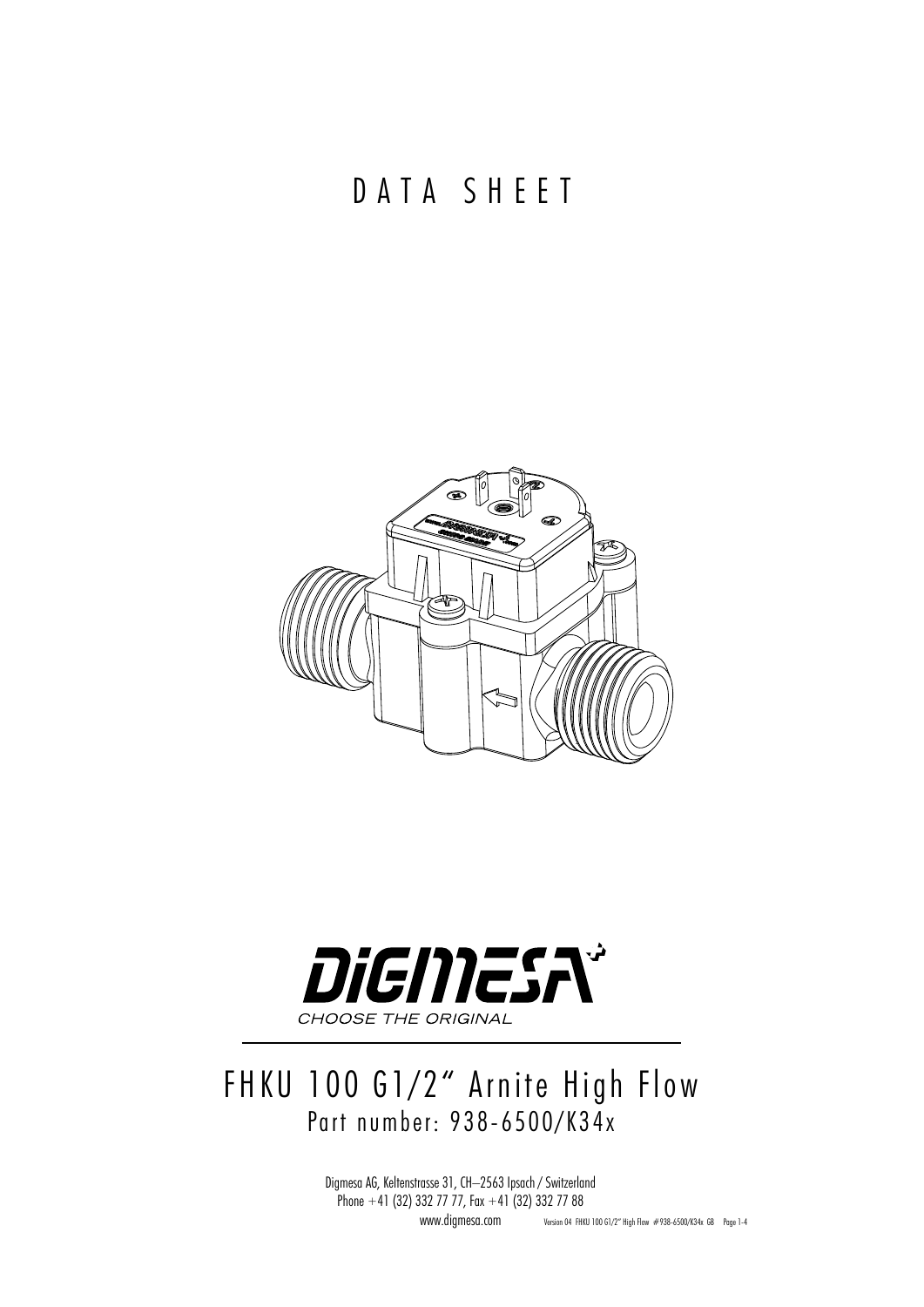## General Description

The FHKU Flowmeter is a general-purpose device; specially for higher throughputs of up to approx. 29 I/min. It is employed for measuring, regulating or metering and guarantees most precise measurement of fluid quantities. In addition, a pulse generator integrated into the flowmeter guarantees a practically unlimited useful life.

**Specific applications:** Linear inlet and outlet, compact design, great working range, depending on the nozzle diameter. High precision, robust storage, suitably for continuous operation.

#### **Approvals / Standards**

EN55014-1:00+A1:01+A2:02, EN61000- 6-3:01+A11:04 , IEC61000-6-3:06(ed.2.0), EN61000-3-2:06, IEC61000-3-2:05(ed.3.0), EN61000-3-3:95+A1:01+A2:05, IEC61000- 3-3:94+A1:01+A2:05(Cons.ed 1.2), EN55014-2:97+A1:01, EN61000-6-1:01, IEC61000-6-1:05(ed.2)



| Material:           |                                                                                               | <b>Technical data:</b>                                                                                 |                                    | <b>Electrical connection ratings:</b> |                        |
|---------------------|-----------------------------------------------------------------------------------------------|--------------------------------------------------------------------------------------------------------|------------------------------------|---------------------------------------|------------------------|
| Housing:            | PBT 35%GF (Arnite)                                                                            | Flow rate:                                                                                             | from $3.0$ $V$ min                 | Power supply:                         | $+3.8$ to $+24$ VDC    |
| Bearing pin:        | Ceramic                                                                                       | Speed:                                                                                                 | max. 1900 rpm                      | Consumption:                          | $<$ 8 mA               |
| Nozzle:             | Ø10.0mm                                                                                       | Measuring accuracy:                                                                                    | $+/- 2.0\%$                        | Signal connection:                    | Open collector NPN     |
| $0$ -ring:          | MVQ (Silikon)<br>FPM (Viton) / EPDM on request                                                | Repetition:                                                                                            | $\lt$ +/- 0.25%                    | Signal voltage:                       | O VDC GND              |
|                     |                                                                                               | Temperature range:                                                                                     | $-10^{\circ}$ C to $+65^{\circ}$ C |                                       | (saturation $<$ 0.7 V) |
| Turbine:            | <b>PVDF 2 Magnets</b><br>(4 Magnets on request)                                               |                                                                                                        | $14^{\circ}$ F to $149^{\circ}$ F  | Sianal load:                          | max. 20 mA             |
|                     |                                                                                               | Pressure range:                                                                                        | 20 bar at 20 $\degree$ C           | Leakage current:                      | max. $10 \mu A$        |
| Magnets:<br>Screws: | Ceramic Sr Fe O<br>(not in contact with the medium)<br>PT-screws<br>(Phillips cross recessed) | 290 psi $/68^{\circ}$ F<br>Horizontal <sup>*</sup><br>Mounting position:<br>$010.0$ mm<br>Nozzle size: | Connections:                       | 3Pin- AMP 2.8 x 0.8 mm                |                        |
|                     |                                                                                               |                                                                                                        |                                    | Signal:                               | Square-wave output     |
|                     |                                                                                               |                                                                                                        |                                    | Duty Cycle:                           | $~10\%$                |











Item number: 941-0010/3

### Special regulations which must be complied with by the flowmeter manufacturer apply to each country, e.g. CE, NSF, FDA and SK. The various media flowing through the flowmeter differ from applica-

tion to application. You are advised to enquire with the medium manufacturer as to whether the entire installation and the flowmeter are resistant to the medium itself (see Material)!

### **Options:** 3-pin valve connector **CALC ACTRONIC CALC RESISTANCE CALC <b>CALC CALC CALC CALC CALC CALC CALC CALC CALC CALC CALC CALC CALC CALC CALC CALC CALC CALC CALC CALC CALC C**

DIGMESA electronic circuitry is always designed for operation with DIGMESA flowmeters. Please note the following if connecting to other electronic circuitry:

•The flowmeter does not supply an output voltage but switches the signal terminal to 0 V ground (actuated) or leaves it open (non-actuated)

•There must be a pull-up resistor between power supply  $+$  and signal depending on electronic circuitry!

We reserve the right to make modifications in the interests of technical progress. The content of the content of the content of technical progress. Version 04 FHKU 100 G1/2" High Flow #938-6500/K34x GB Page 2-4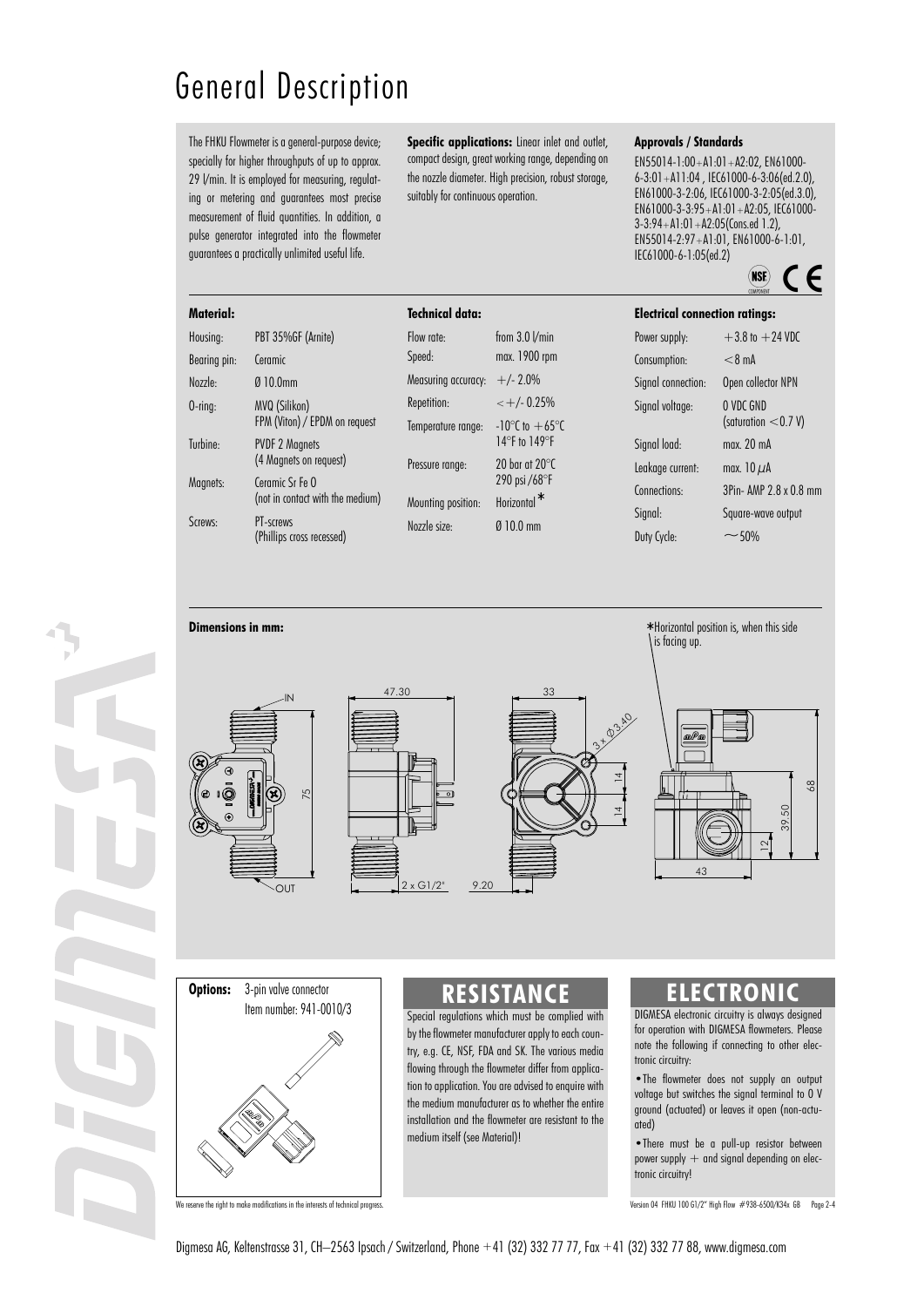# Interface Connection: Examples Open Collector



We reserve the right to make modifications in the interests of technical progress. The interest of technical progress. The content of the content of the content of the content of the content of the content of the content o

Digmesa AG, Keltenstrasse 31, CH–2563 Ipsach / Switzerland, Phone +41 (32) 332 77 77, Fax +41 (32) 332 77 88, www.digmesa.com